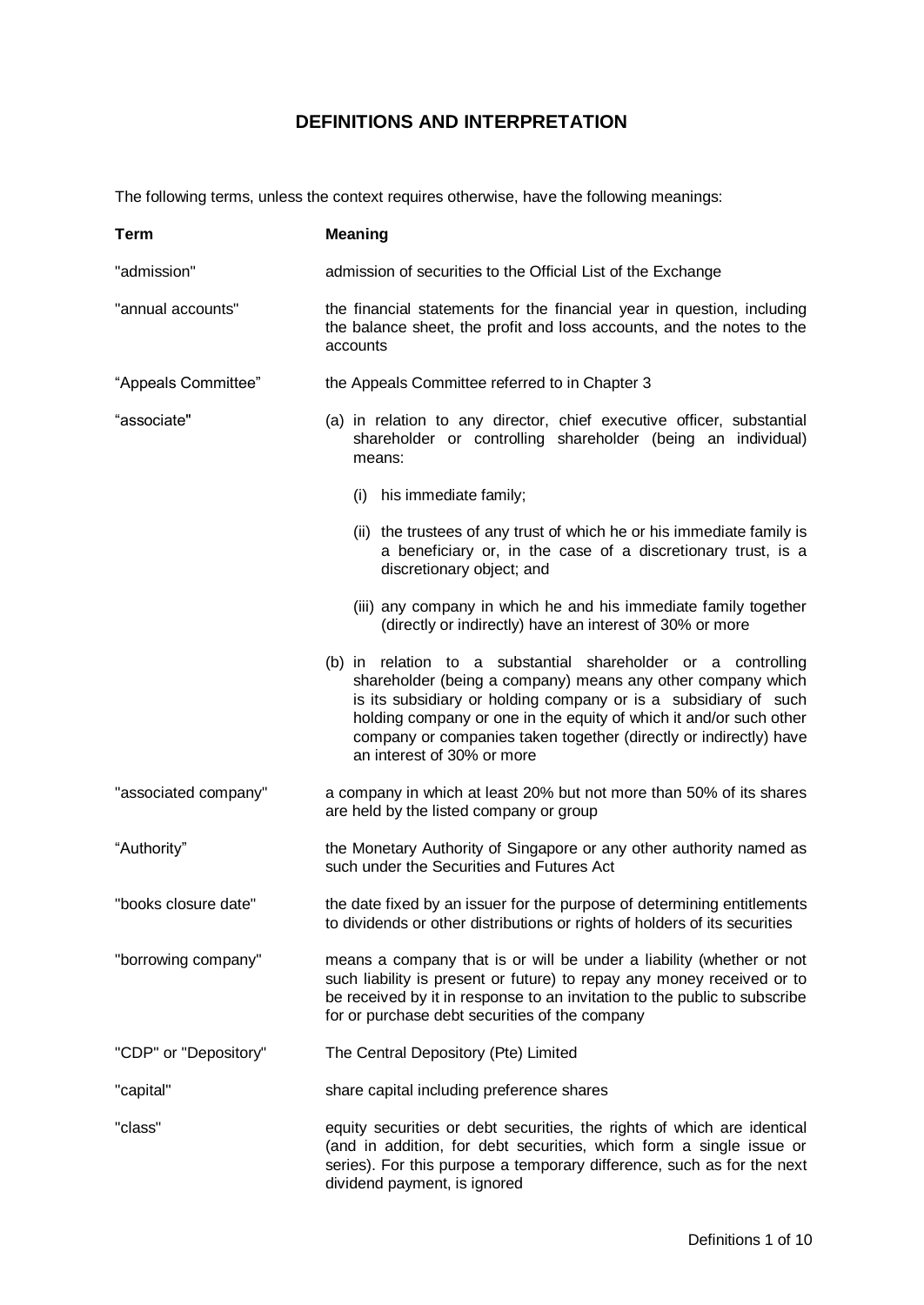"chief executive officer" the most senior executive officer who is responsible under the immediate authority of the board of directors for the conduct of the business of the issuer "circular" a document issued to holders of listed securities in connection with seeking the holders' approval, excluding notices of meeting, annual reports and accounts, interim accounts and proxy forms "Code" the Code of Corporate Governance issued by the Committee on Corporate Governance on 4 April 2001, as from time to time amended, modified or supplemented "Companies Act" the Companies Act (Chapter 50) of Singapore and any statutory modification or re-enactment thereof "company warrants" equity securities carrying rights to subscribe for or purchase shares from the issuer "conflicts of interest" situations as described in Rule 417 of this Manual "connected persons" in relation to a company means a director, chief executive officer or substantial shareholder or controlling shareholder of the company or any of its subsidiaries or an associate of any of them "continuing activities" the activities set out in Rule 226 which are undertaken by a sponsor in advising an issuer on compliance with the continuing obligations under the Rules "continuing sponsor" a sponsor who is authorised by the Exchange to conduct continuing activities "control" the capacity to dominate decision-making, directly or indirectly, in relation to the financial and operating policies of a company "controlling interest" the interest of the controlling shareholder(s) "controlling shareholder" a person who: (a) holds directly or indirectly 15% or more of the nominal amount of all voting shares in the company. The Exchange may determine that a person who satisfies this paragraph is not a controlling shareholder; or (b) in fact exercises control over a company "convertible debt securities" debt securities convertible into or exchangeable for equity securities, and debt securities with non-detachable options, warrants or similar rights to subscribe for or purchase equity securities attached "convertible equity securities" units of shares including, but not limited to, options, warrants, or other transferable rights to subscribe for or purchase shares "convertible securities" convertible equity securities or convertible debt securities "corporate finance advisory providing advice:work"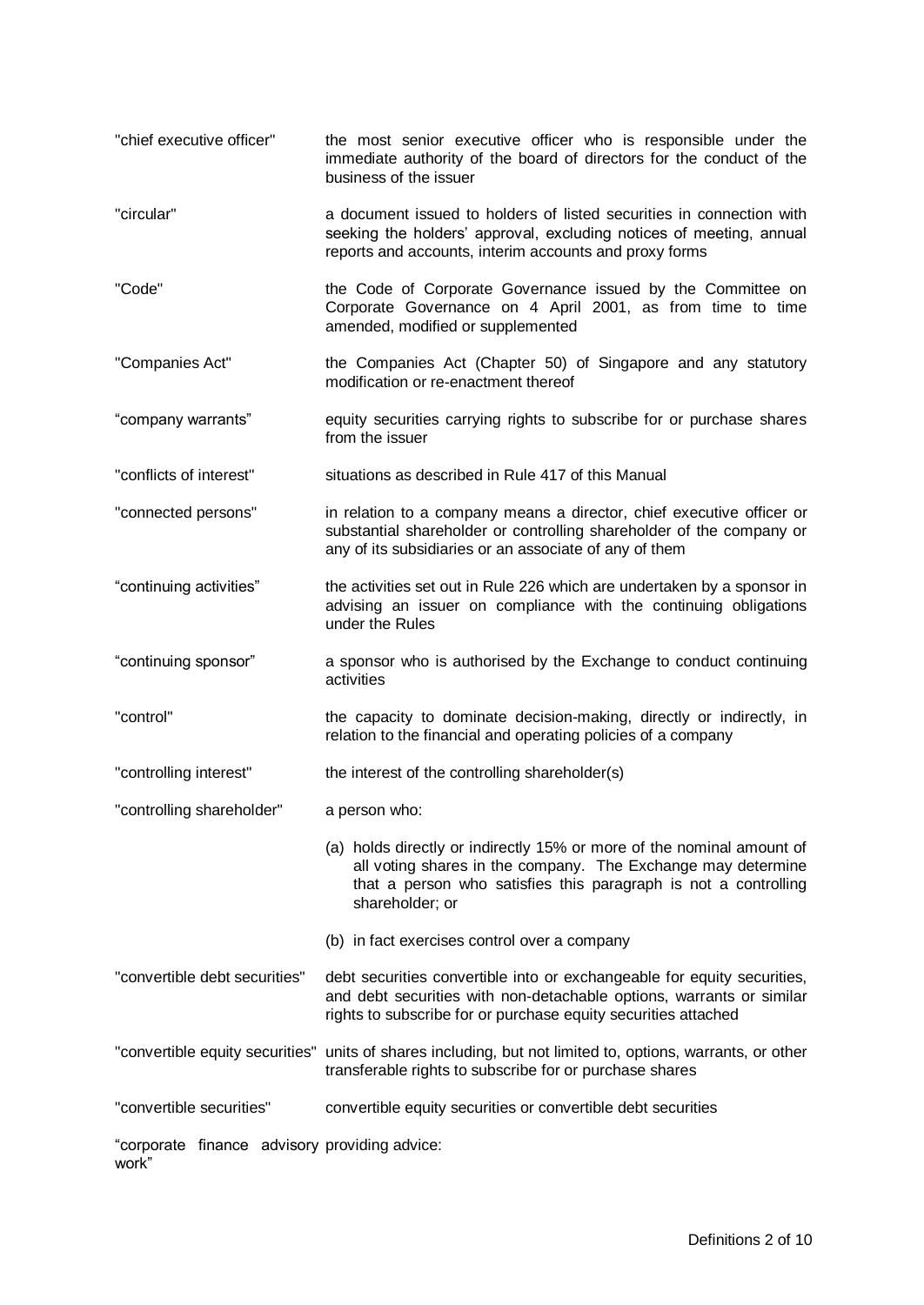|                          | (a) to any person concerning compliance with laws or regulatory<br>requirements (including the listing rules of the Exchange) relating<br>to the raising of funds; or                                                                                                                                          |
|--------------------------|----------------------------------------------------------------------------------------------------------------------------------------------------------------------------------------------------------------------------------------------------------------------------------------------------------------|
|                          | (b) to a person making an offer to:                                                                                                                                                                                                                                                                            |
|                          | (i) subscribe for or purchase securities; or                                                                                                                                                                                                                                                                   |
|                          | (ii) to sell or dispose of securities                                                                                                                                                                                                                                                                          |
|                          | concerning that offer; or                                                                                                                                                                                                                                                                                      |
|                          | (c) concerning the arrangement, reconstruction or takeover of a<br>corporation or any of its assets or liabilities; or                                                                                                                                                                                         |
|                          | (d) concerning the takeover of a business trust or any of its assets or<br>liabilities held by the trustee manager on behalf of the business<br>trust                                                                                                                                                          |
| "debt securities"        | debentures, units of debentures, and securities (other than equity<br>securities) classified by the Exchange as debt securities                                                                                                                                                                                |
| "Disciplinary Committee" | the Disciplinary Committee referred to in Chapter 3                                                                                                                                                                                                                                                            |
| "equity securities"      | shares (including preference shares) and convertible equity securities,<br>and securities (other than debt securities) classified by the Exchange<br>as equity securities                                                                                                                                      |
| "executive officers"     | the management team of a company excluding its directors                                                                                                                                                                                                                                                       |
| "existing issuer"        | an issuer on the SGX Sesdaq market at the date of the introduction of<br>the Rules                                                                                                                                                                                                                             |
| "financial year"         | in relation to any company, means the period in respect of which any<br>profit and loss accounts of the corporation laid before it in general<br>meeting is made up, whether that period is a year or not                                                                                                      |
| "foreign issuer"         | an issuer incorporated or otherwise established outside Singapore                                                                                                                                                                                                                                              |
| "Former Sesdaq Rules"    | the Main Board Listing Rules applicable to Sesdaq companies<br>immediately before the introduction of the Catalist Rules, as amended<br>from time to time                                                                                                                                                      |
| "full sponsor"           | a sponsor who is authorised by the Exchange to conduct introducing<br>activities, whether or not it also conducts continuing activities                                                                                                                                                                        |
| "group"                  | unless specifically defined elsewhere, the issuer and its subsidiaries,<br>if any (and the guarantor company, if any)                                                                                                                                                                                          |
| "guarantor company"      | in relation to a borrowing company, means a company that has<br>guaranteed or has agreed to guarantee the repayment of any money<br>received or to be received by the borrowing company in response to<br>an invitation to the public to subscribe for or purchase debt securities<br>of the borrowing company |
| "immediate family"       | in relation to a person, means the person's spouse, child, adopted<br>child, step-child, sibling and parent                                                                                                                                                                                                    |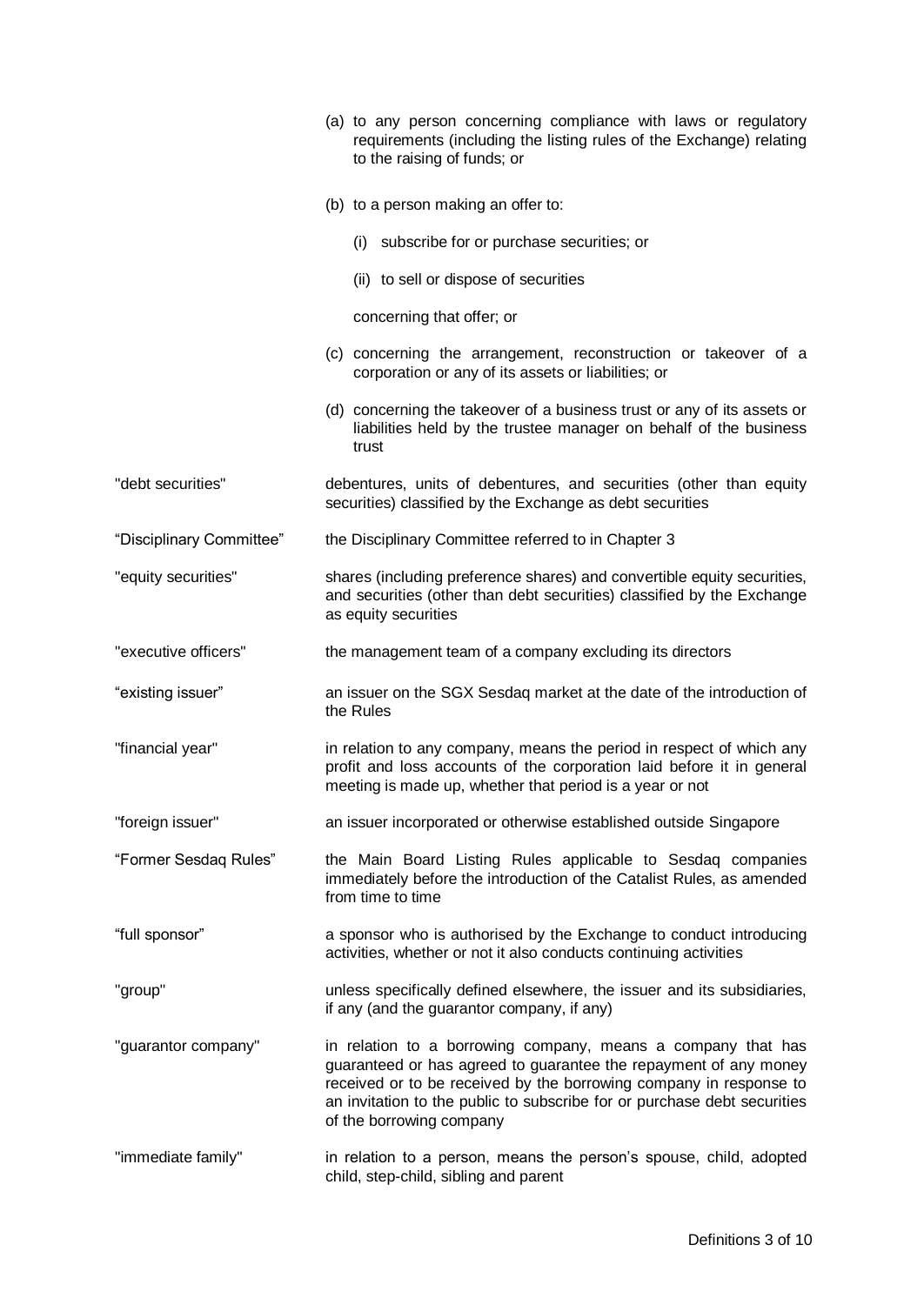| "introducing activities"          | the activities set out in Rule 225 undertaken by a sponsor in preparing<br>a listing applicant for admission or advising an issuer in a very<br>substantial acquisition or reverse takeover                                      |  |
|-----------------------------------|----------------------------------------------------------------------------------------------------------------------------------------------------------------------------------------------------------------------------------|--|
| "listed"                          | admitted to the Official List of the Exchange and not removed                                                                                                                                                                    |  |
| "listing applicant" or "issuer"   | a company or other legal person or undertaking, some or all of whose<br>securities are the subject of an application for listing, or have been<br>admitted to listing, on Catalist                                               |  |
| "listing confirmation"            | the listing confirmation set out in Appendix 4B                                                                                                                                                                                  |  |
| "Listing Manual"                  | the provisions of Sections A and B of this Manual (excluding the Best<br>Practices Guide, the Code and the Practice Notes) as from time to<br>time amended, modified or supplemented                                             |  |
| "Main Board Listing Rules"        | the SGX-ST listing rules for the SGX Main Board                                                                                                                                                                                  |  |
| "managerial position"             | means a position equivalent to, or more senior than, the head of a<br>department or division (whether organized by function, product or<br>territory)                                                                            |  |
| "market"                          | refers to a market as contemplated under the SFA that is operated by<br>the Exchange                                                                                                                                             |  |
| "market day"                      | a day on which the Exchange is open for securities trading                                                                                                                                                                       |  |
| "member company"                  | an entity that has been approved as a Clearing Member Company or<br>a Non-Clearing Member Company of SGX-ST in accordance with the<br>rules of SGX-ST, as in effect from time to time                                            |  |
| "mineral, oil and gas<br>company" | a company whose principal activities consist of exploration for or<br>extraction of minerals, oil or gas. This excludes companies that purely<br>provide services or equipment to other companies engaged in such<br>activities. |  |
| "OFR Guide"                       | Guide for the operating and financial review issued by the Council on<br>Corporate Disclosure and Governance                                                                                                                     |  |
| "offer document"                  | the document referred to in Rule 407                                                                                                                                                                                             |  |
| offer information statement       | an offer information statement as defined in Rule 865 (where lodged<br>with the Exchange), or as defined in the SFA (where lodged with the<br>Authority)                                                                         |  |
| "Official List"                   | the list of issuers maintained by the Exchange in relation to Catalist                                                                                                                                                           |  |
| "Practice Notes"                  | the practice notes issued by the Exchange from time to time under<br>and pursuant to Rule 108, as may be amended, modified or<br>supplemented from time to time                                                                  |  |
| "preliminary offer document"      | an offer document that does not contain the information set out in the<br>Second<br>Schedule,<br>Securities<br>(Offers<br>and<br><b>Futures</b><br>οf<br>Investments) (Shares and Debentures) Regulations 2005                   |  |
| "principal subsidiary"            | a subsidiary whose latest audited consolidated pre-tax profits<br>(excluding the minority interest relating to that subsidiary) as                                                                                               |  |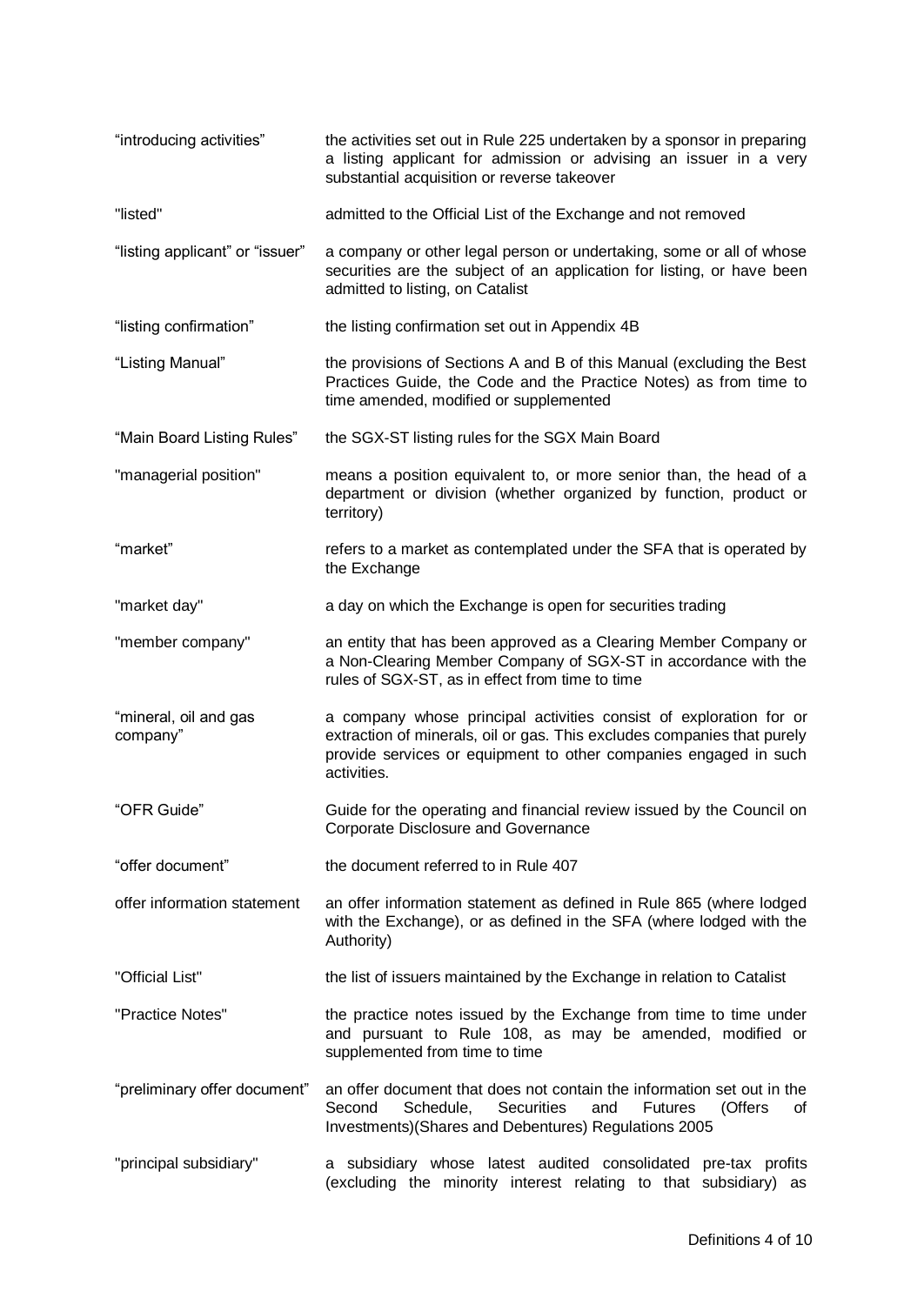|                             |  | compared with the latest audited consolidated pre-tax profits of the<br>group (excluding the minority interest relating to that subsidiary)<br>accounts for 20% or more of such pre-tax profits of the group. In<br>determining profits, exceptional and extraordinary items are to be<br>excluded |
|-----------------------------|--|----------------------------------------------------------------------------------------------------------------------------------------------------------------------------------------------------------------------------------------------------------------------------------------------------|
| "prominently"               |  | in print, no smaller than the main text of the document, and positioned<br>on the front cover                                                                                                                                                                                                      |
| "promoters"                 |  | (a) controlling shareholders and their associates; and                                                                                                                                                                                                                                             |
|                             |  | (b) executive directors with an interest in 5% or more of the issued<br>share capital at the time of listing.                                                                                                                                                                                      |
| "public"                    |  | persons other than:                                                                                                                                                                                                                                                                                |
|                             |  | (a) directors, chief executive officer, substantial shareholders, or<br>controlling shareholders of the issuer or its subsidiary companies;<br>and                                                                                                                                                 |
|                             |  | (b) associates of the persons in paragraph (a).                                                                                                                                                                                                                                                    |
| "qualified person"          |  | a person who has the appropriate experience in the type of activity<br>undertaken or to be undertaken by a mineral, oil and gas company,<br>meeting the following minimum requirements:                                                                                                            |
|                             |  | (a) is professionally qualified and a member or licensee in good<br>standing of a relevant Recognized Professional Association;                                                                                                                                                                    |
|                             |  | (b) has at least five years' relevant professional experience in the<br>estimation, assessment and evaluation of:                                                                                                                                                                                  |
|                             |  | (i) the mineral or minerals, oil or gas that is under consideration;<br>and                                                                                                                                                                                                                        |
|                             |  | (ii) the activity which the issuer is undertaking; and                                                                                                                                                                                                                                             |
|                             |  | (c) has not been found to be in breach of any relevant rule or law and<br>is not:                                                                                                                                                                                                                  |
|                             |  | denied or disqualified from membership of;<br>(i)                                                                                                                                                                                                                                                  |
|                             |  | (ii) subject to any sanction imposed;                                                                                                                                                                                                                                                              |
|                             |  | (iii) the subject of any disciplinary proceedings; or                                                                                                                                                                                                                                              |
|                             |  | (iv) the subject of any investigation which might lead to<br>disciplinary action,                                                                                                                                                                                                                  |
|                             |  | by any relevant regulatory authority or professional association.                                                                                                                                                                                                                                  |
| "Recognised<br>Association" |  | Professional a self-regulatory organisation of professionals in the mineral, oil or<br>gas industries which is recognised by the Exchange must:                                                                                                                                                    |
|                             |  | (a) admits members on the basis of academic qualifications and<br>experience;                                                                                                                                                                                                                      |

 $\overline{\phantom{a}}$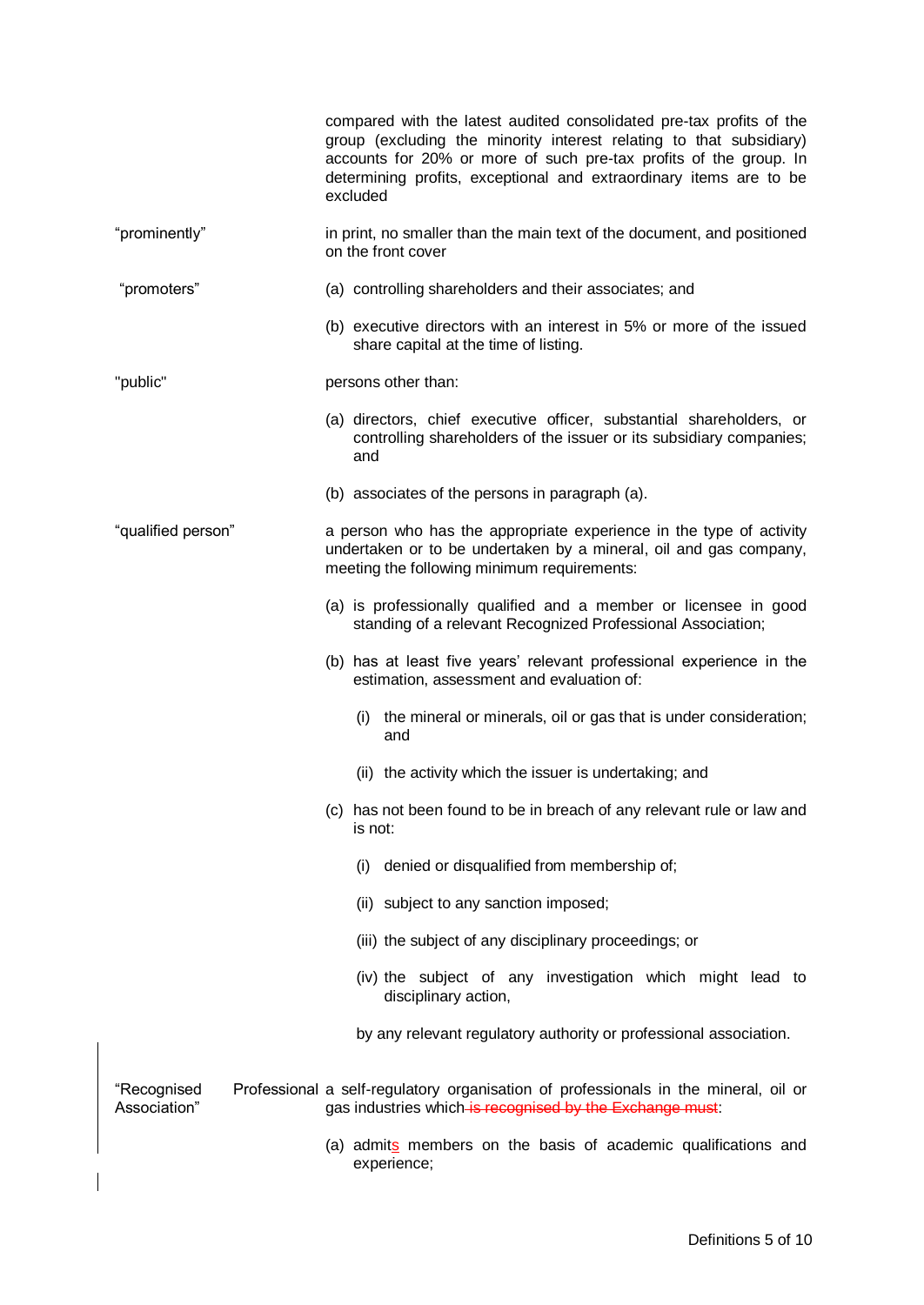- (b) requires compliance with organisation's professional standards of competence and ethics established, and
- (c) hasve disciplinary powers to suspend or expel a member.

"reserve" the following meanings, or their equivalent under the relevant Standard used:

- (a) with regard to minerals, the economically mineable part of a resource. It includes diluting materials and allowances for losses which may occur when the material is mined. Appropriate assessments and studies have been carried out, and include consideration of and modification by realistically assumed mining, metallurgical, economic, marketing, legal, environmental, social and governmental factors. Reserves can be further categorised as:
	- (i) "Proved Reserve" is the economically mineable part of a Measured Resource. Assessments and studies carried out demonstrate at the time of reporting that extraction is justified; and
	- (ii) "Probable Reserve" is the economically mineable part of an Indicated, and in some circumstances, a Measured Resource. Assessments and studies carried out demonstrate at the time of reporting that extraction can reasonably be justified;
- (b) with regard to oil and gas, those quantities of petroleum anticipated to be commercially recoverable by application of development projects to known accumulations from a given date forward under defined conditions. Reserves can be further categorised as:
	- (i) "Proved Reserve" is the quantity of petroleum, which by analysis of geoscience and engineering data, can be estimated with reasonable certainty to be commercially recoverable, from a given date forward, from known reservoirs and under defined economic conditions, operating methods and government regulations;
	- (ii) "Probable Reserve" is the additional reserve which analysis of geoscience and engineering data indicate are less likely to be recovered than a Proved Reserve but more certain to be recovered than a Possible Reserve; and
	- (iii) "Possible Reserve" is the additional reserve which analysis of geoscience and engineering data indicate are less likely to be recoverable than a Probable Reserve.

"resource" the following meanings, or their equivalent under the relevant Standard used:

> (a) with regard to minerals, a concentration or occurrence of material of intrinsic economic interest in or on the earth's crust in such form, quality and quantity that there are reasonable prospects for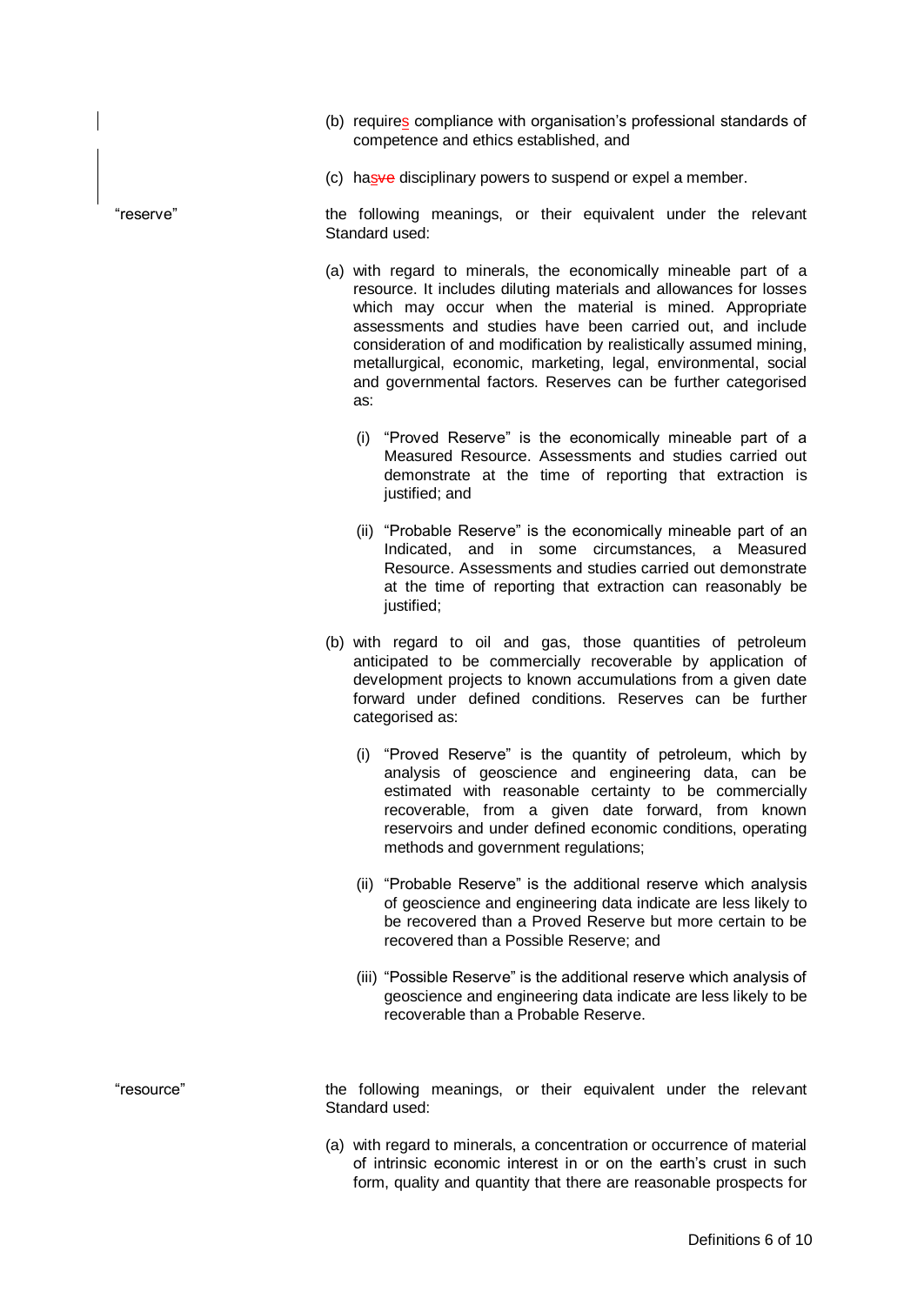economic extraction. The location, quantity, grade, geological characteristics and continuity of a resource are known, estimated or interpreted from specific geological evidence and knowledge. Resources are sub-divided, in order of decreasing geological confidence, into:

- (i) "Measured Resource" is that part of a resource for which tonnage, densities, shape, physical characteristics, grade and mineral content can be estimated with a high level of confidence. It is based on detailed and reliable exploration, sampling and testing information gathered through appropriate techniques from locations such as outcrops, trenches, pits, workings and drill holes. The locations are spaced closely enough to confirm geological and grade continuity;
- (ii) "Indicated Resource" is that part of a resource for which tonnage, densities, shape, physical characteristics, grade and mineral content can be estimated with a reasonable level of confidence. It is based on exploration, sampling and testing information gathered through appropriate techniques from locations such as outcrops, trenches, pits, workings and drill holes. The locations are too widely or inappropriately spaced to confirm geological and/or grade continuity but are spaced closely enough for continuity to be assumed; and
- (iii) "Inferred Resource" is that part of a resource for which tonnage, grade and mineral content can be estimated with a low level of confidence. It is inferred from geological evidence and assumed but not verified geological and/or grade continuity. It is based on information gathered through appropriate techniques from locations such as outcrops, trenches, pits, workings and drill holes which may be limited or of uncertain quality and reliability.
- (b) with regard to oil and gas, refers to
	- (i) "Contingent Resources" are those quantities of petroleum estimated, as of a given date, to be potentially recoverable from known accumulations by application of development projects, but which are not currently considered to be commercially recoverable due to one or more contingencies; and
	- (ii) "Prospective Resources" are those quantities of petroleum which are estimated, as of a given date, to be potentially recoverable from undiscovered accumulations.
- "registration notice" the notice issued by the Exchange upon the registration of an offer document under section 240(1)(a)(iii) of the SFA by the Exchange acting as agent of MAS
- "relative" (a) a person's immediate family; and
	- (b) in relation to the persons in paragraph (a), means that person's spouse, child, adopted child, step-child, sibling, or parent
- "Rule" or "the Rules" any or all of the rules in Section B of the Listing Manual, as the case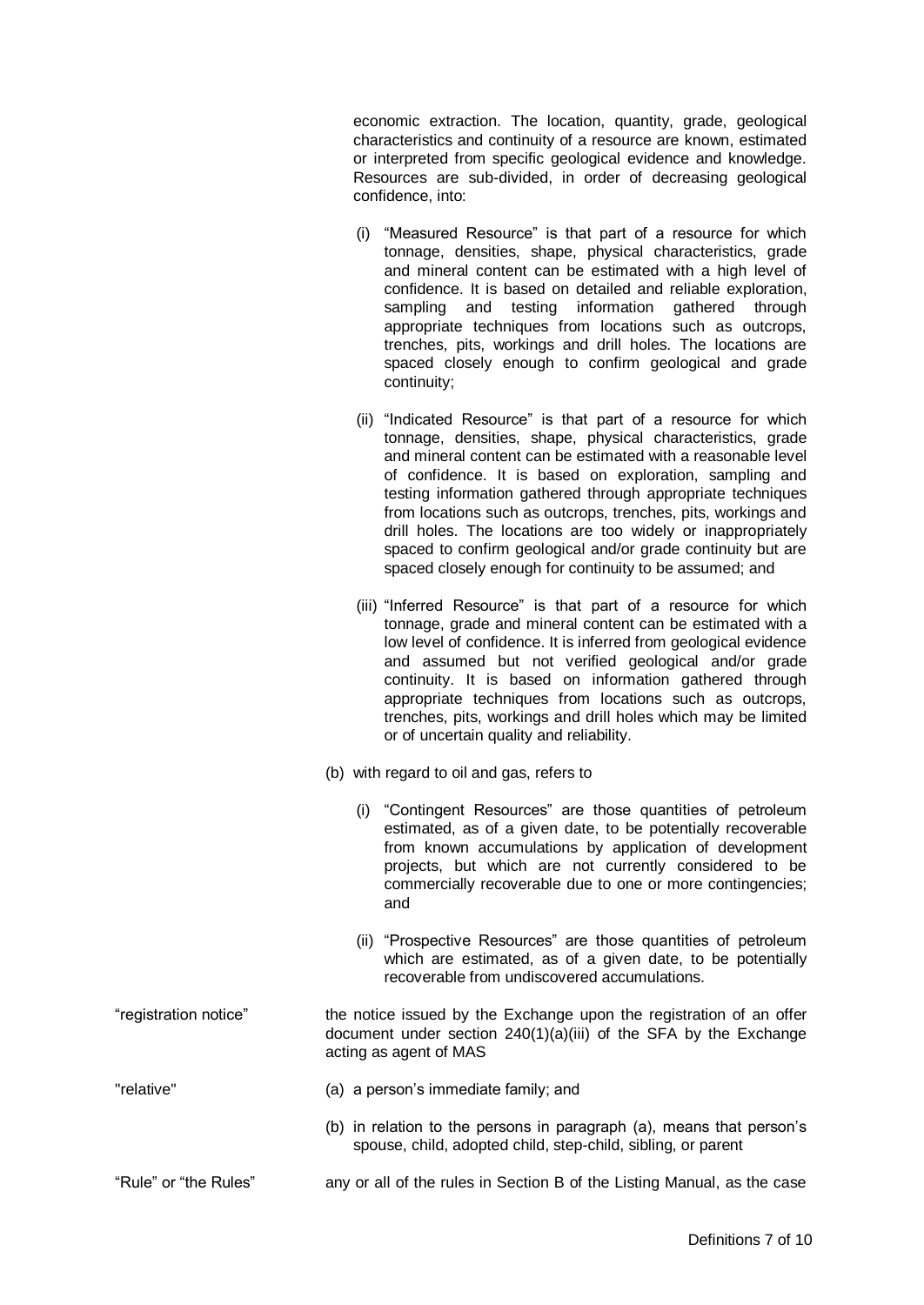may be

| "SFA"                              | the Securities and Futures Act (Chapter 289) of Singapore and any<br>statutory modification or re-enactment thereof                                                                                                                                                                                        |
|------------------------------------|------------------------------------------------------------------------------------------------------------------------------------------------------------------------------------------------------------------------------------------------------------------------------------------------------------|
|                                    | "SGX-ST" or "the Exchange" Singapore Exchange Securities Trading Limited                                                                                                                                                                                                                                   |
| "SGX Main Board"                   | <b>SGX-ST Main Board</b>                                                                                                                                                                                                                                                                                   |
| "SGXNET"                           | Singapore Exchange Network, a system network used by listed<br>companies in sending information and announcements to the<br>Exchange or any other system networks prescribed by the Exchange                                                                                                               |
| "SIBA Due Diligence<br>Guidelines" | the "Guidelines on Due Diligence in the Context of an Initial Public<br>Offering in Singapore" issued by the Singapore Investment Banking<br>Association                                                                                                                                                   |
| "scripless system"                 | system under which trading of securities is settled on a book-entry<br>basis                                                                                                                                                                                                                               |
| "scrip counters"                   | issuers whose transactions in their securities are settled by physical<br>delivery of the certificates relating to such securities                                                                                                                                                                         |
| "securities"                       | debt securities, equity securities and investment funds                                                                                                                                                                                                                                                    |
| "securities account"               | the securities account maintained by a depositor with CDP                                                                                                                                                                                                                                                  |
| "sponsor"                          | a full sponsor or continuing sponsor                                                                                                                                                                                                                                                                       |
| "Standard"                         | the standards of reporting: -                                                                                                                                                                                                                                                                              |
|                                    | (a) under one of the following codes or guidelines:                                                                                                                                                                                                                                                        |
|                                    | with regards to minerals,                                                                                                                                                                                                                                                                                  |
|                                    | (i) National Instrument 43-101 Standards of Disclosure for<br>Minerals Projects ("NI43-101"), including Companion Policy<br>43-101, as promulgated by the Canadian Securities<br>Adminstrators                                                                                                             |
|                                    | (ii) Australasian Code for Reporting of Exploration Results,<br>Mineral Resources and Ore Reserves promulgated by the<br>Joint Ore Reserves Committee of the Australasian Institute of<br>Mining and Metallurgy, Australian Institute of Geoscientists<br>and Minerals Council of Australia ("JORC Code"); |
|                                    | (iii) Pan European Reserves and Resources<br>Reporting<br>Committee Code for Reporting of Exploration Results,<br>Mineral Resources and Mineral Reserves ("PERC Code");<br>and                                                                                                                             |
|                                    | (iv) Code for Technical Assessment and Valuation of Mineral and<br>Petroleum Assets and Securities for Independent Expert<br>Reports promulgated by the VALMIN Committee ("VALMIN<br>Code"), with regards to valuations;                                                                                   |

with regards to oil and gas,

 $\overline{\phantom{a}}$ 

 $\overline{\phantom{a}}$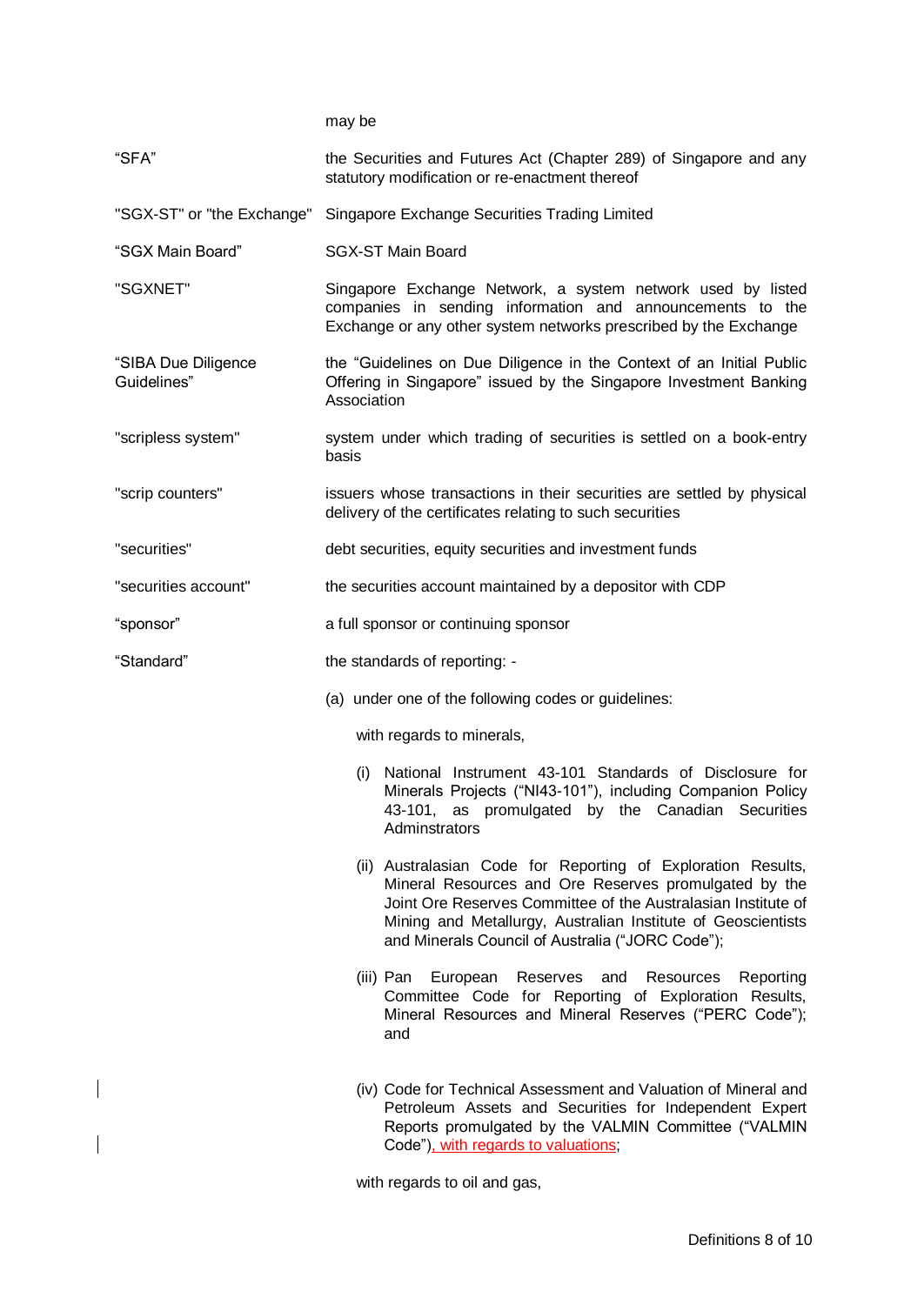|                   | $\frac{f(t)(v)}{v}$ Petroleum<br>Resource<br>Management<br>System<br>promulgated by the Society of Petroleum Engineers, the<br>World Petroleum Council, the American Association of<br>Petroleum Geologists and the Society of Petroleum<br>Evaluation Engineers ("SPE-PRMS"); and                                                   |
|-------------------|--------------------------------------------------------------------------------------------------------------------------------------------------------------------------------------------------------------------------------------------------------------------------------------------------------------------------------------|
|                   | $\frac{\overline{H}}{\overline{H}}$ (vi) Code for Technical Assessment and Valuation of<br>Petroleum<br>Assets<br>and Securities<br>and<br>Mineral<br>for<br>Independent Expert Reports promulgated by the VALMIN<br>Committee ("VALMIN Code");                                                                                      |
|                   | (b) as promulgated by one of the following organisations:                                                                                                                                                                                                                                                                            |
|                   | with regards to minerals,                                                                                                                                                                                                                                                                                                            |
|                   | (i) Australasian Joint Ore Reserves Committee ("JORC");                                                                                                                                                                                                                                                                              |
|                   | European<br>Reserves and<br>Resources<br>Reporting<br>(ii) Pan<br>Committee ("PERC");                                                                                                                                                                                                                                                |
|                   | (iii) Society for Mining, Metallurgy and Exploration ("SME"); and                                                                                                                                                                                                                                                                    |
|                   | (iv) Canadian Institute of Mining, Metallurgy and Petroleum<br>$("CIM")$ ;                                                                                                                                                                                                                                                           |
|                   | (v) The Canadian Securities Administrators ("CSA")                                                                                                                                                                                                                                                                                   |
|                   | with regards to oil and gas,                                                                                                                                                                                                                                                                                                         |
|                   | $\frac{f(t)}{f(t)}$ Society of Petroleum Engineers ("SPE");                                                                                                                                                                                                                                                                          |
|                   | (ii)(vii) World Petroleum Council ("WPC");                                                                                                                                                                                                                                                                                           |
|                   | (iii)(viii) the American Association of Petroleum Geologists<br>("AAPG"); and                                                                                                                                                                                                                                                        |
|                   | (iv)(ix) ____the Society of Petroleum Evaluation Engineers<br>("SPEE"); or                                                                                                                                                                                                                                                           |
|                   | (c) an equivalent standard that is acceptable to the Exchange.                                                                                                                                                                                                                                                                       |
| "Takeover Code"   | The Singapore Code on Take-overs and Mergers                                                                                                                                                                                                                                                                                         |
| "treasury shares" | shares as defined in the Companies Act or any other statutory<br>modification thereof. For the purpose of the Rules, treasury shares<br>will be excluded from references to "issued share capital", and "equity<br>securities", and for the calculation of market capitalization and public<br>float where referred to in the Rules. |
| "trustee"         | (a) a company registered as a trust company under the Trust<br>Companies Act; or                                                                                                                                                                                                                                                     |
|                   | (b) a company, other than a trust company referred to in paragraph<br>(a), that is a public company under the Act or under the laws of<br>any other country which has been declared by the Minister to be a<br>trustee for the purposes of the Act                                                                                   |

 $\begin{array}{c} \hline \end{array}$